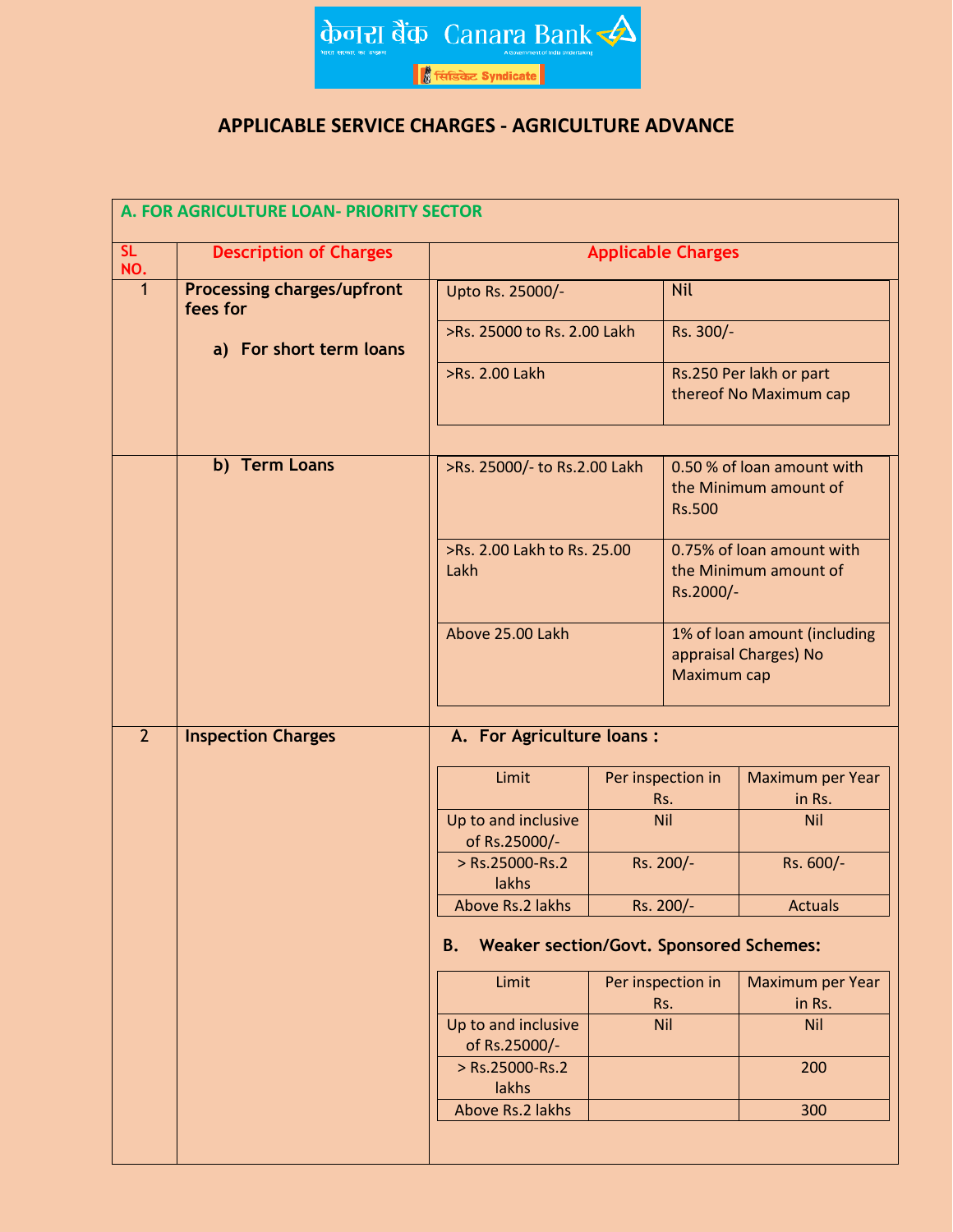के जाता बैंक Canara Bank

| $\overline{3}$ |                              |                                                                                                                                                                                                                                                                                                                                                                                                                                                                                                                            |                                                                                                                                                                                                                                                 |  |  |
|----------------|------------------------------|----------------------------------------------------------------------------------------------------------------------------------------------------------------------------------------------------------------------------------------------------------------------------------------------------------------------------------------------------------------------------------------------------------------------------------------------------------------------------------------------------------------------------|-------------------------------------------------------------------------------------------------------------------------------------------------------------------------------------------------------------------------------------------------|--|--|
|                | <b>Documentation Charges</b> | Rs.50/- per lakh or part thereof with a maximum of Rs.25000/-<br>Note:<br>1. Documentation charges will not be applicable to:<br>• Government sponsored Schemes(including SHG's)<br>. Priority Sector loans upto Rs.25000/-.<br>• Agriculture Gold loans & AL VSLs against our own Deposit<br>2. In case of operative accounts like KCCS/ Canara Kisan<br>OD, documentation charges to be collected at the time<br>$of -$<br>• Renewal (With/without enhancement)<br>. For Enhanced limit in case of Mid-Term enhancement. |                                                                                                                                                                                                                                                 |  |  |
| $\overline{4}$ | <b>Mortgage Charges</b>      | Loans upto Rs.50 Lakhs                                                                                                                                                                                                                                                                                                                                                                                                                                                                                                     | <b>NIL</b>                                                                                                                                                                                                                                      |  |  |
|                |                              | Loans Above Rs.50 Lakhs and<br>upto Rs. 100 Lakhs                                                                                                                                                                                                                                                                                                                                                                                                                                                                          | Rs. 1000/-                                                                                                                                                                                                                                      |  |  |
|                |                              | Loans Above Rs.100 Lakhs                                                                                                                                                                                                                                                                                                                                                                                                                                                                                                   | Rs. 20/- Lakhs or part thereof                                                                                                                                                                                                                  |  |  |
|                |                              | and upto Rs. 1000 Lakhs                                                                                                                                                                                                                                                                                                                                                                                                                                                                                                    | with a maximum of Rs.<br>$15000/-$                                                                                                                                                                                                              |  |  |
|                |                              | Loans Above Rs.1000 Lakhs                                                                                                                                                                                                                                                                                                                                                                                                                                                                                                  | Rs. 20000/-                                                                                                                                                                                                                                     |  |  |
|                |                              | and upto Rs. 2500 Lakhs                                                                                                                                                                                                                                                                                                                                                                                                                                                                                                    |                                                                                                                                                                                                                                                 |  |  |
|                |                              | Loans Above Rs.2500 Lakhs                                                                                                                                                                                                                                                                                                                                                                                                                                                                                                  | Rs. 30000/-                                                                                                                                                                                                                                     |  |  |
| 5              | <b>Appraisal charges</b>     | <b>A. FOR OUR BANK CLIENTS</b>                                                                                                                                                                                                                                                                                                                                                                                                                                                                                             |                                                                                                                                                                                                                                                 |  |  |
|                |                              | $\mathbf{I}$ .<br><b>Processing Units</b><br><b>Project cost</b><br>Project Cost up to Rs.500<br>lakhs                                                                                                                                                                                                                                                                                                                                                                                                                     | <b>Project Formulation/ Appraisal/ Vetting</b><br>Term loan proposals other than Food and Agro<br>If appraisal report is issued to the Customer the<br>following charges to be collected;<br><b>Service charges</b><br>$Rs.5000/- +$ applicable |  |  |
|                |                              | Project Cost above Rs.500                                                                                                                                                                                                                                                                                                                                                                                                                                                                                                  | <b>GST</b><br>$Rs.10000/- +$ applicable                                                                                                                                                                                                         |  |  |
|                |                              | lakhs<br><b>GST</b>                                                                                                                                                                                                                                                                                                                                                                                                                                                                                                        |                                                                                                                                                                                                                                                 |  |  |
|                |                              |                                                                                                                                                                                                                                                                                                                                                                                                                                                                                                                            |                                                                                                                                                                                                                                                 |  |  |
|                |                              | ii) Term loan proposals for Food and Agro Processing<br>Units:                                                                                                                                                                                                                                                                                                                                                                                                                                                             |                                                                                                                                                                                                                                                 |  |  |
|                |                              | Appraisal report strictly for Bank's internal use, i.e., not<br>to be shared with the Customers/Other lenders:                                                                                                                                                                                                                                                                                                                                                                                                             |                                                                                                                                                                                                                                                 |  |  |
|                |                              | <b>Project Cost</b>                                                                                                                                                                                                                                                                                                                                                                                                                                                                                                        | <b>Schedule of Fees</b>                                                                                                                                                                                                                         |  |  |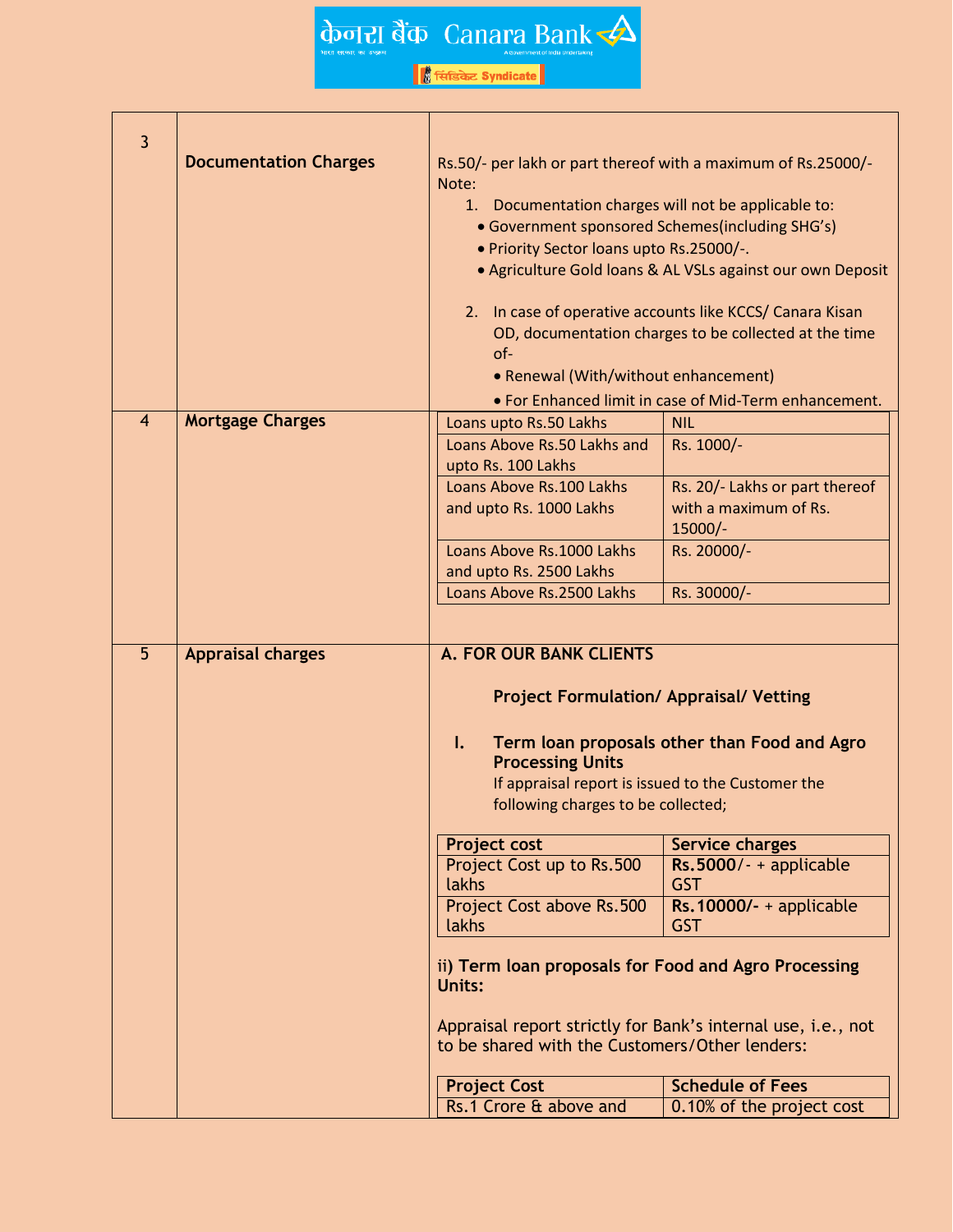## के जाता बैंक Canara Bank

| upto Rs. 10 Crore                                                                                          |                                                     |  |
|------------------------------------------------------------------------------------------------------------|-----------------------------------------------------|--|
|                                                                                                            | with minimum of                                     |  |
|                                                                                                            | Rs.50,000/-                                         |  |
| Above Rs.10 Crore and                                                                                      | 0.075% of the project cost                          |  |
| upto Rs.50 Crore                                                                                           | with minimum of Rs.2 lakh                           |  |
| Above Rs.50 Crore and                                                                                      | 0.05% of the project cost                           |  |
| upto Rs.500 Crore                                                                                          | with minimum of Rs.5 lakh                           |  |
| Above Rs.500 Crore                                                                                         | 0.025% of the project cost                          |  |
|                                                                                                            | with minimum of Rs.25                               |  |
|                                                                                                            | lakh                                                |  |
| b) Appraisal report to be shared with the customer/Other<br>lenders                                        |                                                     |  |
| <b>Project Cost</b>                                                                                        | <b>Schedule of Fees</b>                             |  |
| Rs.1 Crore & above and                                                                                     | 0.30% of the project cost                           |  |
| upto Rs. 10 Crore                                                                                          | with minimum of Rs.1 lakh                           |  |
| Above Rs.10 Crore and                                                                                      | 0.20% of the project cost                           |  |
| upto Rs.50 Crore                                                                                           | with minimum of Rs.5 lakh                           |  |
| Above Rs.50 Crore and                                                                                      | 0.15% of the project cost                           |  |
| upto Rs.500 Crore                                                                                          | with minimum of Rs.10                               |  |
|                                                                                                            | lakh                                                |  |
| Above Rs.500 Crore                                                                                         | 0.10% of the project cost                           |  |
|                                                                                                            | with minimum of Rs.75                               |  |
|                                                                                                            | lakh                                                |  |
| <b>Consortium Advances</b>                                                                                 | iii) Service Charges for appraisal of Public issue/ |  |
| Category                                                                                                   | <b>Service Charges</b>                              |  |
| Project outlay above                                                                                       | 0.25% of the project                                |  |
| Rs.100 lakhs and up to                                                                                     | outlay with a minimum of                            |  |
| <b>Rs.1000 lakhs</b>                                                                                       | Rs.50,000/-                                         |  |
| Projects outlay above                                                                                      | 0.25% of the first Rs.1000                          |  |
| <b>Rs.1000 lakhs</b>                                                                                       | lakhs and 0.125% on the                             |  |
|                                                                                                            | incremental outlay above                            |  |
|                                                                                                            | <b>Rs.1000 lakhs</b>                                |  |
| <b>B. SERVICE CHARGES FOR CLIENTS OF OTHER</b><br><b>BANKS/INSTITUTIONS:</b><br><b>Project Formulation</b> |                                                     |  |
| <b>Outlay</b>                                                                                              | Service Charges*                                    |  |
| Up to Rs. 500 lakhs                                                                                        | 0.40% of outlay with a                              |  |
|                                                                                                            | minimum of Rs.5000/-                                |  |
| Above Rs.500 lakhs                                                                                         | Rs 2 lakhs $+0.25\%$ of the                         |  |
|                                                                                                            |                                                     |  |
|                                                                                                            | balance outlay over and<br>above Rs.500 lakhs       |  |
|                                                                                                            |                                                     |  |
| <b>Project Appraisal / Vetting</b><br>Up to Rs.500 lakhs                                                   | 0.30% of outlay with a                              |  |